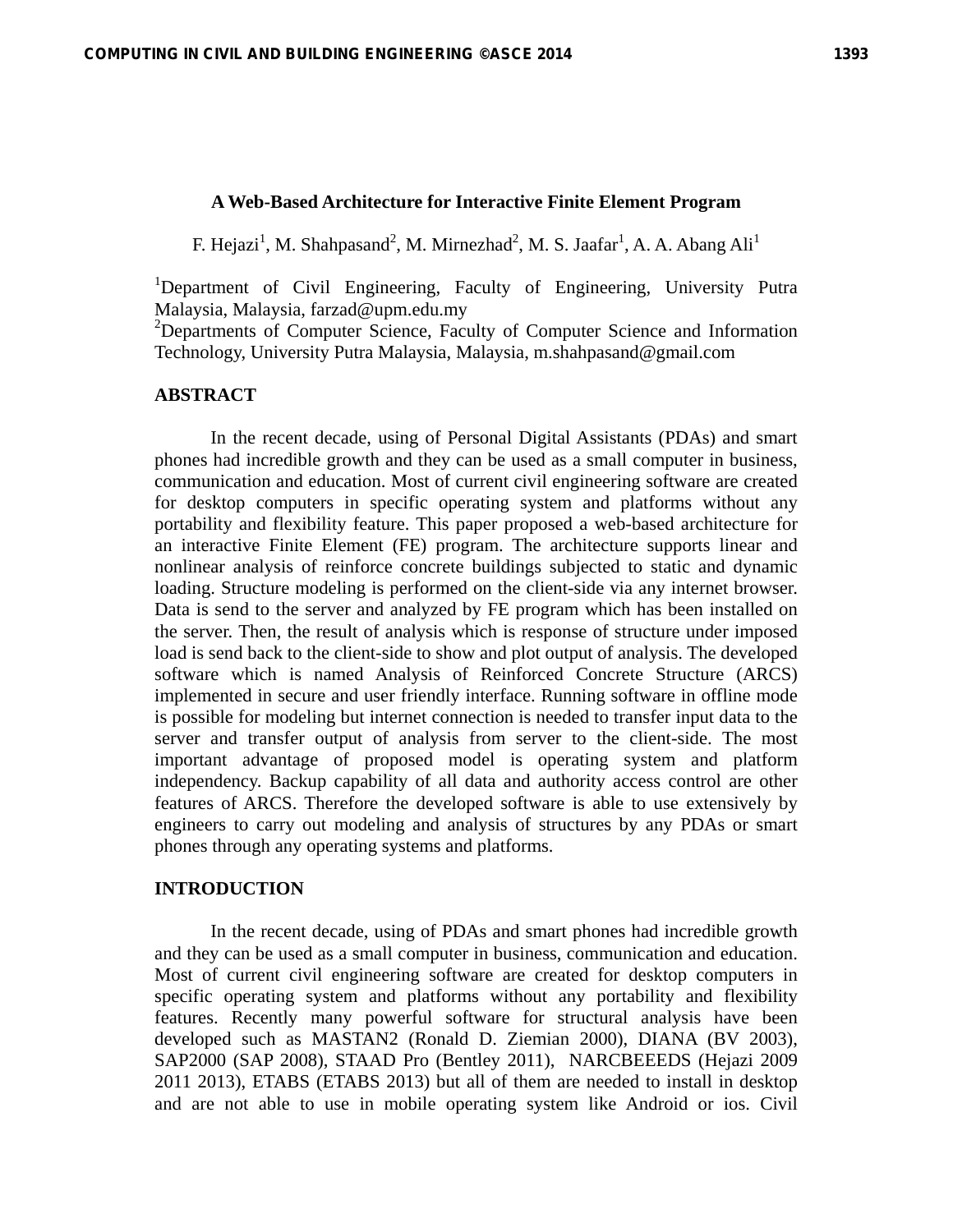companies have started moving their software products to the new platforms in cyber space and there are a few web-based software to cover part of modern structure requirements.

Almeida Barretto et al. (2003) created a web-based program to analyze planeframed structures, under static or dynamic loading. Yang et al. (2004) developed a web-based simulation for nonlinear seismic ground response using Cyclic1D and a framework was introduced for building a FEA program as a distributed web service (Peng and Law 2004). Marante et al. (2005) implemented Portal of Damage as a program for numerical simulation of reinforced concrete framed structures under earthquakes. An attempt has been made by Network for Earthquake Engineering Simulation Consortium (NEES) to reduce the impact of earthquake and tsunami disasters in the human infrastructures by linking research laboratories around the US (Alonso et al. 2007). Bittencourt et al. (2008) presented a web application service provider for finite element analysis with services for mesh generation. Also, Weng (2011) implemented WebDFEA as a post-processor for finite element analysis results. Huynh et al. (2011) developed a real-time solution for parameterized partial differential equations by Android mobile and a high performance computing (HPC) grid by offloading the heavy numerical computation to the grid and using the mobile for only displaying the results. An integrated deterministic solver was presented for uncertainty management and HPC by Patelli et al. (2012). Ari et al. (2012) discussed the design and implementation of cloud computing service for finite element analysis.

The greatest weakness of the current civil engineering software is user accessibility. Analysis software for the new mobile phone platforms is another shortage. However, a study of alternative competing software available in the market needs to be performed. Currently, there is no any available proper software in the market to simulate and inelastic analysis of three dimensions Reinforced Concrete Structures subjected to static and dynamic loads by mobile phone platforms. In this paper, a web-based architecture plan is proposed and implemented for Analysis of Reinforced Concrete Structure (ARCS) software for an interactive Finite Element program. The software was designed in three components, the Finite Element program as processor part, web-based interfaces as pre-processor and post-processor. Therefore, input data for modeling of structure and output data of structural analysis are provided and deliver easier in an acceptable and accessible way for a vast majority of end-users using the latest available computing platforms. Most important ARCS features are standalone, easy backup, user-friendly interface, access control by server-side ARCS and prevent unauthorized usage.

### **PROPOSED ARCHITECTURE**

In this research, a web-based architecture was proposed for an interactive Finite Element program. The FEM program supports linear and nonlinear analysis of reinforce concrete buildings subjected to static and dynamic loading. The proposed architecture was implemented in 3D web-based ARCS software and shown in Figure 1. Three dimension features has been implied through Three.js WebGL libraries. It allows the creation of GPU accelerated 3D animations using the JavaScript language as part of a website without relying on proprietary browser plugins. The application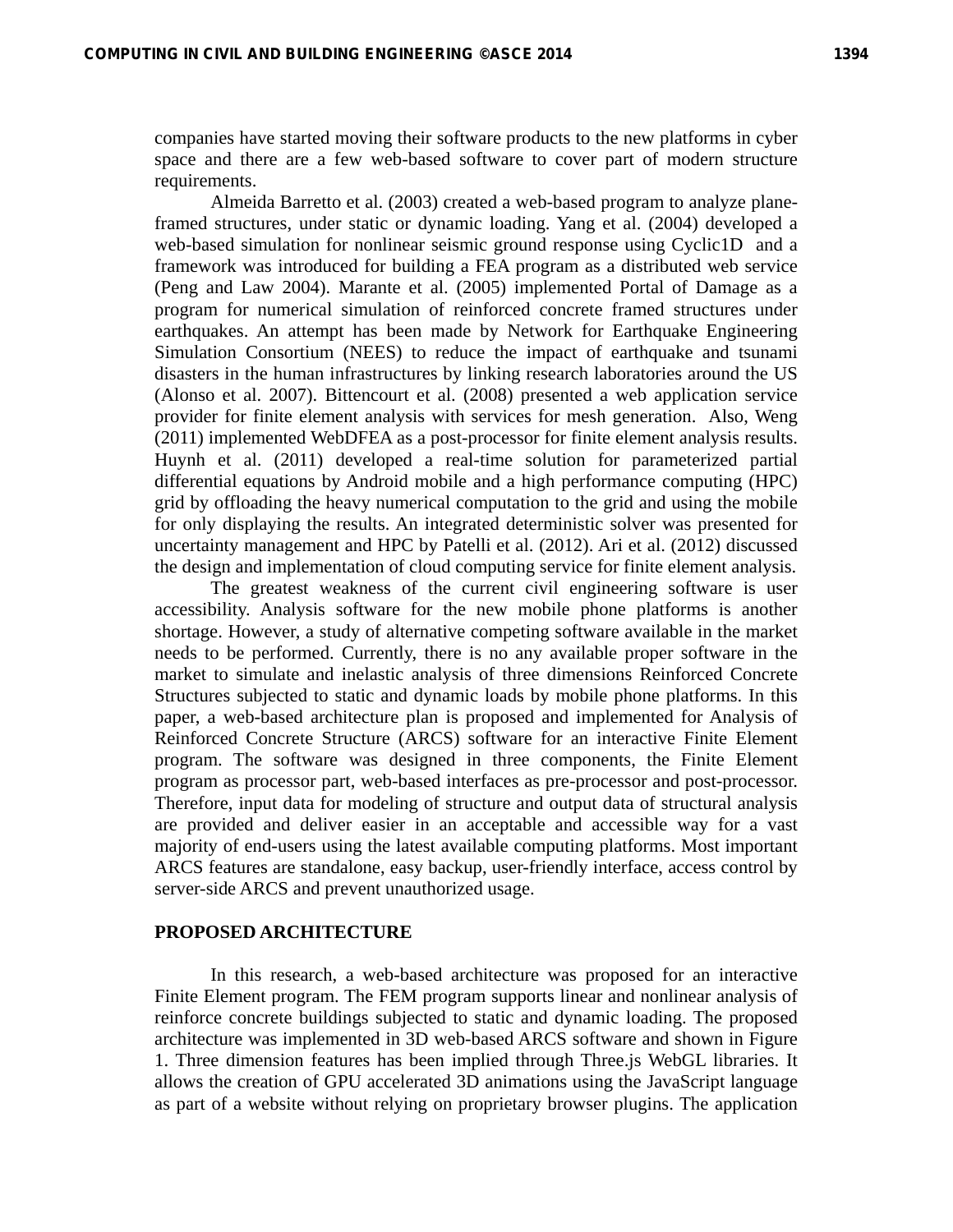architecture is used as a blueprint to ensure that the underlying modules will support future growth. In the proposed architecture, structure modeling is performed in the client-side by pre-processor and data is sent to the server via any internet browser.



**Figure 1. ARCS architecture.** 

Sent data is analyzed by using of Finite Element program which has been installed on the server as a processor part and its Java Wrapper will lie in the domain logic or the Model layer. This will ensure that the same code can be reused for cloud computing and HPC platforms. The result of analysis which is response of structure under imposed load is sent back to the client-side and backup has been made on selected path on server. Showing and plotting output of analysis is done on clientside by post-processor program. It can be used for both desktop based and server based applications. Running software in offline mode is possible for modeling but internet connection is needed to transfer input and output data between server and client as shown in Figure 1. Data is transferred in JSON format between the server and the client which is a lightweight data-interchange format and completely language independent. Pop-up windows in web browser will show the results and user can save or print it.

Client side contains all the Java script, HTML, CSS codes and performs modeling process. Server Side is the complete Eclipse Project for the Java-based Server side application and performs analysis on data. The NARCBEEDS utilizes the client-side (web browser) technologies used in Web 2.0 development which include the Ajax and JavaScript frameworks such as THREE.js, Dojo Toolkit and Prototype JavaScript Framework. The data fetched by an Ajax request is formatted in JSON (JavaScript Object Notation) format and transfer to server for processing.

The HTML5 application will either execute as a native application on Windows, Mac OSX, Linux, Android and iOS. Therefore the developed software is able to use extensively by engineers to carry out modeling and analysis of structures by any Desktop PCs, PDAs or smart phones through any browsers, operating systems and platforms. The application will communicate with the server via HTTPS and Access to the program can be controlled directly from the server by an access control system, thus enabled the administrator to allow or deny end-users access to the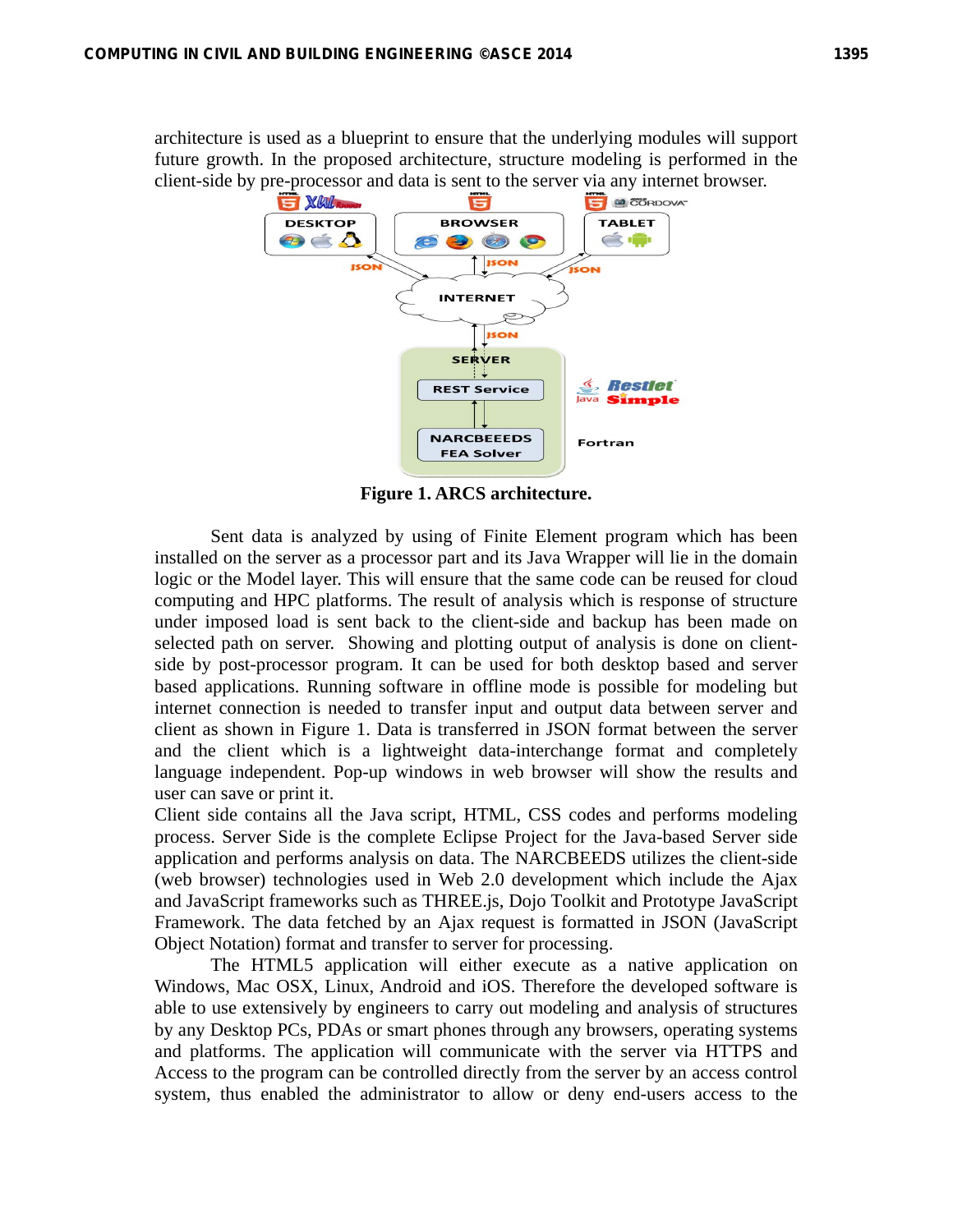program. For every single PDA the users only need to access one of the web browsers like Safari, Chrome, Firefox or Opera. It is a standalone application and there is no need to install any specific GUI.

### **PRE-PROCESSOR**

The preprocessor has been facilitated by a graphical user interface to the enduser for modeling the structure and analyzing in details of material, sections and loadings. It also has to integrate with the processor by providing input and displaying feedback to the user based on the response of the processor. The pre-processor GUI clearly makes it very easy for a user to define a structural model to be analyzed especially when compared to the previous method of defining using text input files. The user interface mimics a normal application and will be easy for users to learn. The developed software has all common options such as creating new model, save, open, edit, export and Import, and help menu. The main menu will explain following paragraphs.

**Defining the Model Grids.** the user is define the grid for the frame structure by defining the horizontal distances between columns (X Grid Data) and then the vertical heights between floor levels (Stories Data) as shown in Figure 2-a.

**Define Beam, Column Sections.** Detail of beam, column sections as compulsory component is added to the model as shown in Figure 2-b.



 (a)- Defining the grids-mobile platform (b)- Define beam, column sections **Figure 2. Define new model grids and new section.** 

**Adding Point Load and Uniformly Distributed Load.** Any Nodes, Elements and Supports can be added by provided software options. Users can assign point loads to any node. Negative values can be used to specify loads in opposite direction. Also, Uniformly Distributed Load (UDL) can be assign to any node as shown in **Error! Reference source not found.**. Time history accelerations of earthquake and blast loading are able to define in loading part.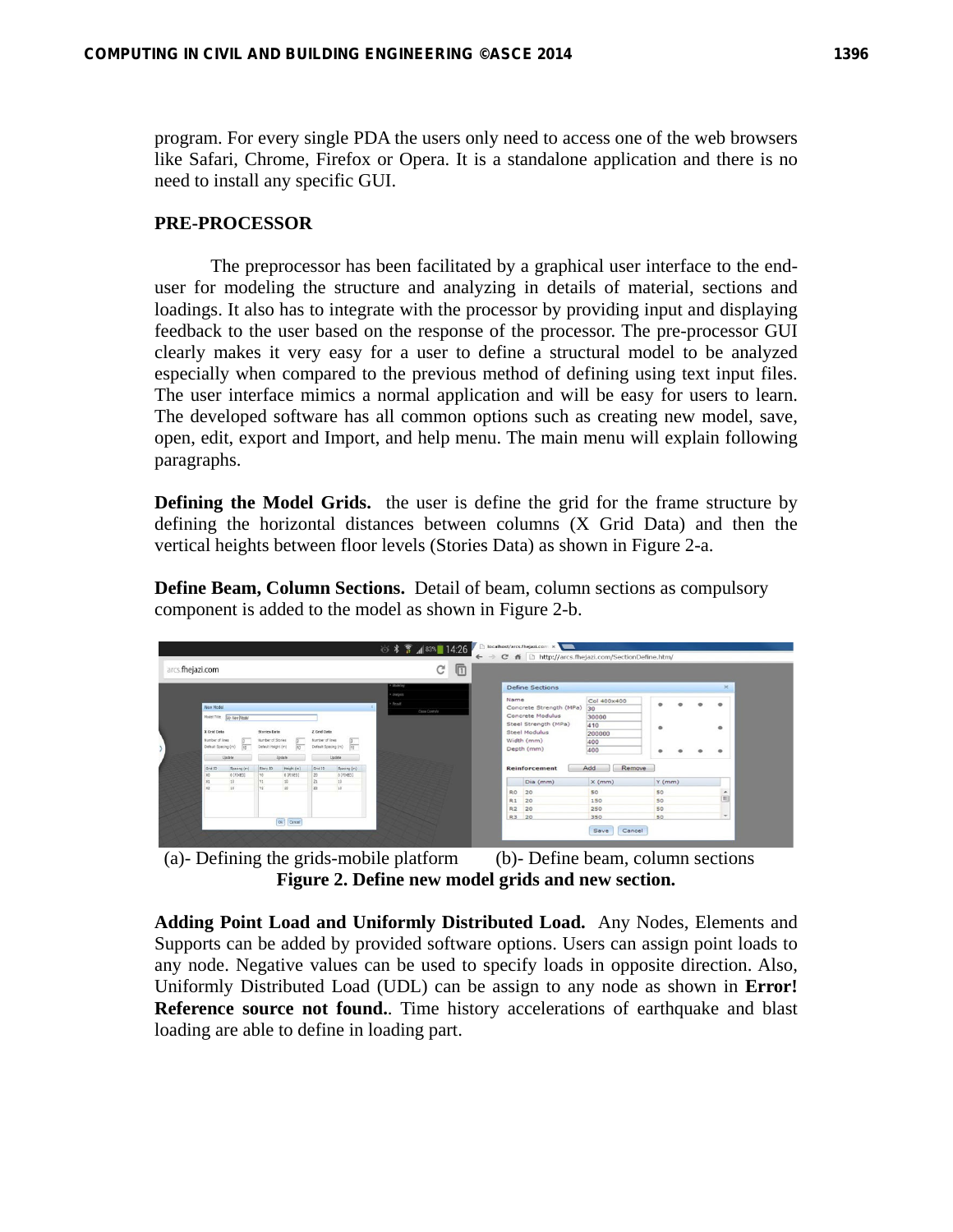

### **PROCESSOR**

Finite element is a method of computation for solving engineering problems and formulated as partial differential equations, integral equations or functional minimization. It can be used to solve both static and dynamic problems. In the developed system, NARCBEEEDS finite element program for linear and non-linear analysis of reinforced concrete structures under static and dynamic loadings (Hejazi 2012) is implemented as a processor on server side. Figure 4 shows the FEM program structural model.





Input data represents the structure, section geometry, number of segments, material properties, nonlinear constants, damper properties and applied static and dynamic loads. Once all the required data of structure has been defined, the program performs inelastic analyses and output file which is structural response will be generated. If there is any missing data in the model, the program will display an error message to the user.

# **POST-PROCESSOR**

The post-processor GUI is integrated into the pre-processor part of the software on client side and it is used for showing different option of result. User can identify which part of output is needed to be transfer from server side for show and download. The output of the processor for analysis includes the displacement of nodes, forces in elements, reactions at the supports, the locations of the plastic hinges in structural members. For dynamic analysis, the processor outputs the time history displacements of nodes due to dynamic loadings such as earthquake excitation. All analysis outputs of FEM program are shown in Figure 6.

**Analysis Report.** The user can generate a detailed report in two parts as shown in Figure 7. It displays a diagram of the model along with the node IDs and the table below the diagram shows the resulting displacements and rotations of each node.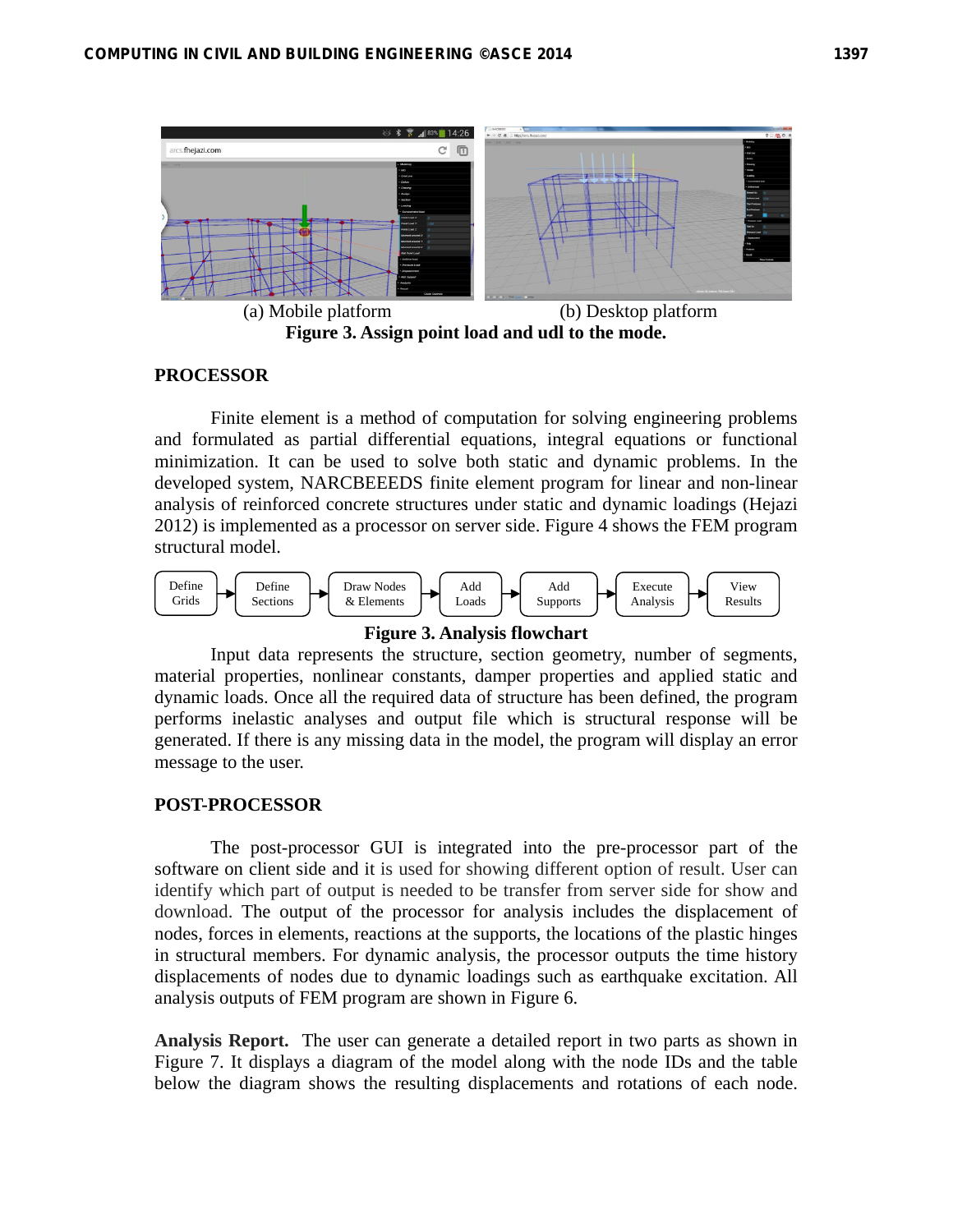Element analysis shows the axial force, shears, torsion and moments within each element.



## **APPLICATION IN 3 STOREY REINFORCE CONCRETE BUILDING**

A three dimensional, 3-storey reinforced concrete structure is considered and modeled as shown in Figure 5 and nonlinear analysis was performed for evaluation inelastic response of 3D building under multi support excitation.



**Figure 5. Geometry of 3D, 3-storey reinforced concrete frame structure.** 

The model is consisted of 48 Nodes, 51 Beam Elements 36 Column Elements. 12 Boundary Conditions are defined in structure nodes for ground support as rigid nodes. Beam and columns cross sections, reinforcement and material properties are shown in Figure 6. The all material properties for concrete and steel material and beam, column sections are defined in the ARCS application and considered structure configuration has been modeled as shown in Figure 7-a. Distribution load on structure beams are considered as 25 kN/m and concentrated load on columns are 40 kN. The structure is subjected to Elcentro earthquake record (1940-USA) and after assign the loading, the modeling part is completed.



**Figure 6. Beam, column cross sections and material properties.** 

So, the all information about structure is send from client-side to the server via internet and inelastic analysis has been done through processor by Finite Element program. The result results of inelastic analysis in terms of displacements of structure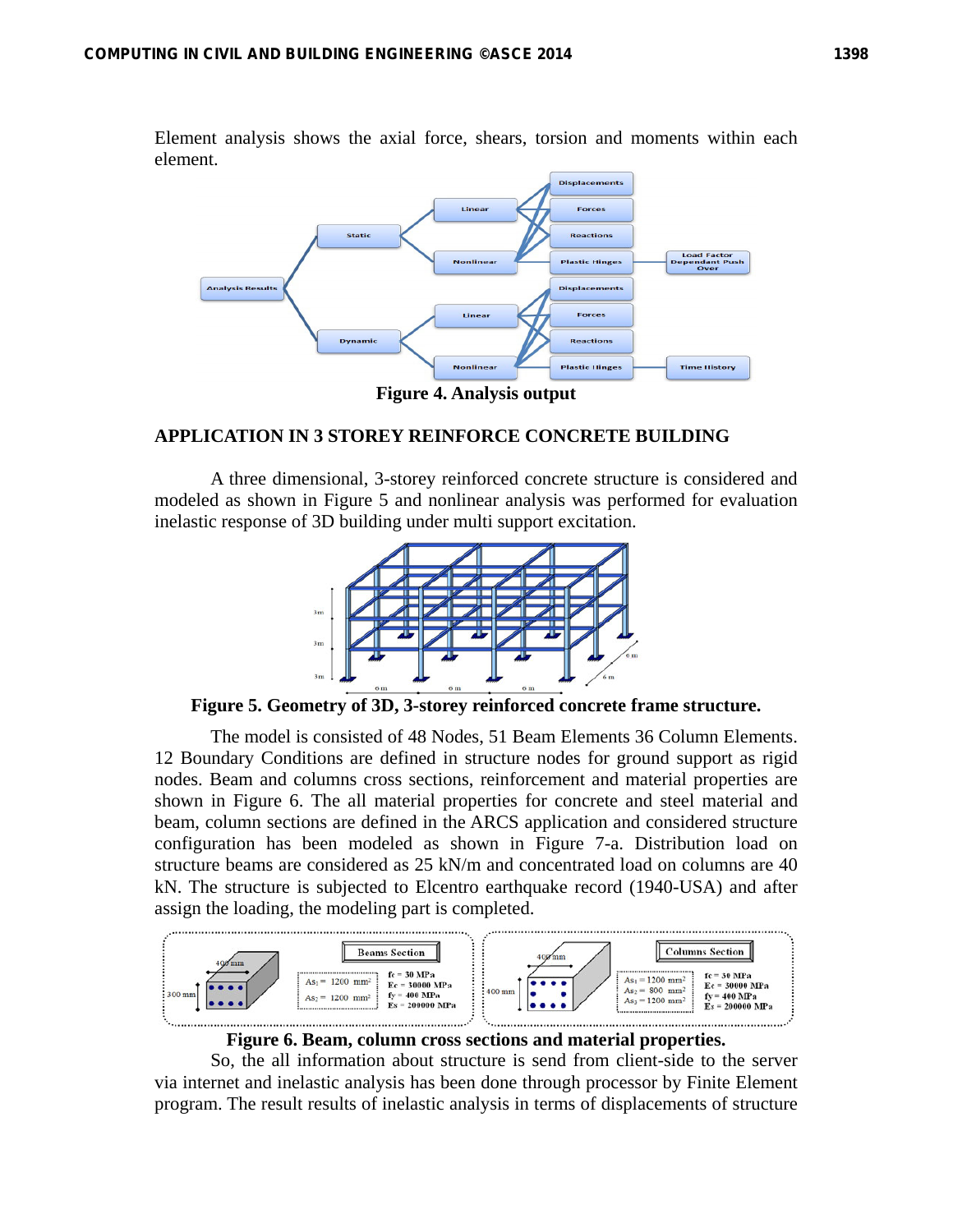in 6 degrees of freedom (space state) and force in beam and column sections are send back to the client-side through internet and plotted as showed in Figure 7-b.



 (a) Structure model-Mobile platform (b) Inelastic analysis results **Figure 7. 3 story RC structure model in ARCS and inelastic analysis results.** 

#### **CONCLUSION**

Increasing usage of Internet, PDAs, and smart phones highlights the need of portability, operating system and platform independency in all type of software. In the present paper, a web-based architecture was proposed for an interactive Finite Element program which implemented and imply in ARCS (Analysis of Reinforced Concrete Structure) software. The architecture supports linear and nonlinear analysis of reinforce concrete buildings subjected to static and dynamic loading. Structure modeling data provides in the client-side and sends to the server to analyze by FE program. The result of analysis sends back to the client-side to show and plot the output. The ARCS facilitate Analyzing of Reinforced Concrete Structure through secure and user friendly interface, operating system and platform independency. Moreover, backup capability of all data and authority access control are provided for ARCS software. Access to the program can be controlled directly from the server, thus enabling an administrator to allow or deny end-users access to the program.

The same code can be reused for cloud computing and high performance computing platforms in future. Also for further enhancement, the display of results by the post-processor can be improved by showing the deflected shape of the structure and force distribution diagram.

# **ACKNOWLEDGMENTS**

This work received financial support from Housing Research Center of UPM and NAEIM Company and was further supported by the Ministry of Higher Education of Malaysia through FRGS Research Projects No. 5524254 and No. 5524256 and the supports are gratefully acknowledged.

# **REFERENCES**

Almeida Barretto, S. F., Piazzalunga, R., & Ribeiro, V. G. (2003). "A web-based 2D structural analysis educational software." *Computer Applications in Engineering Education*, 11(2), 83-92.